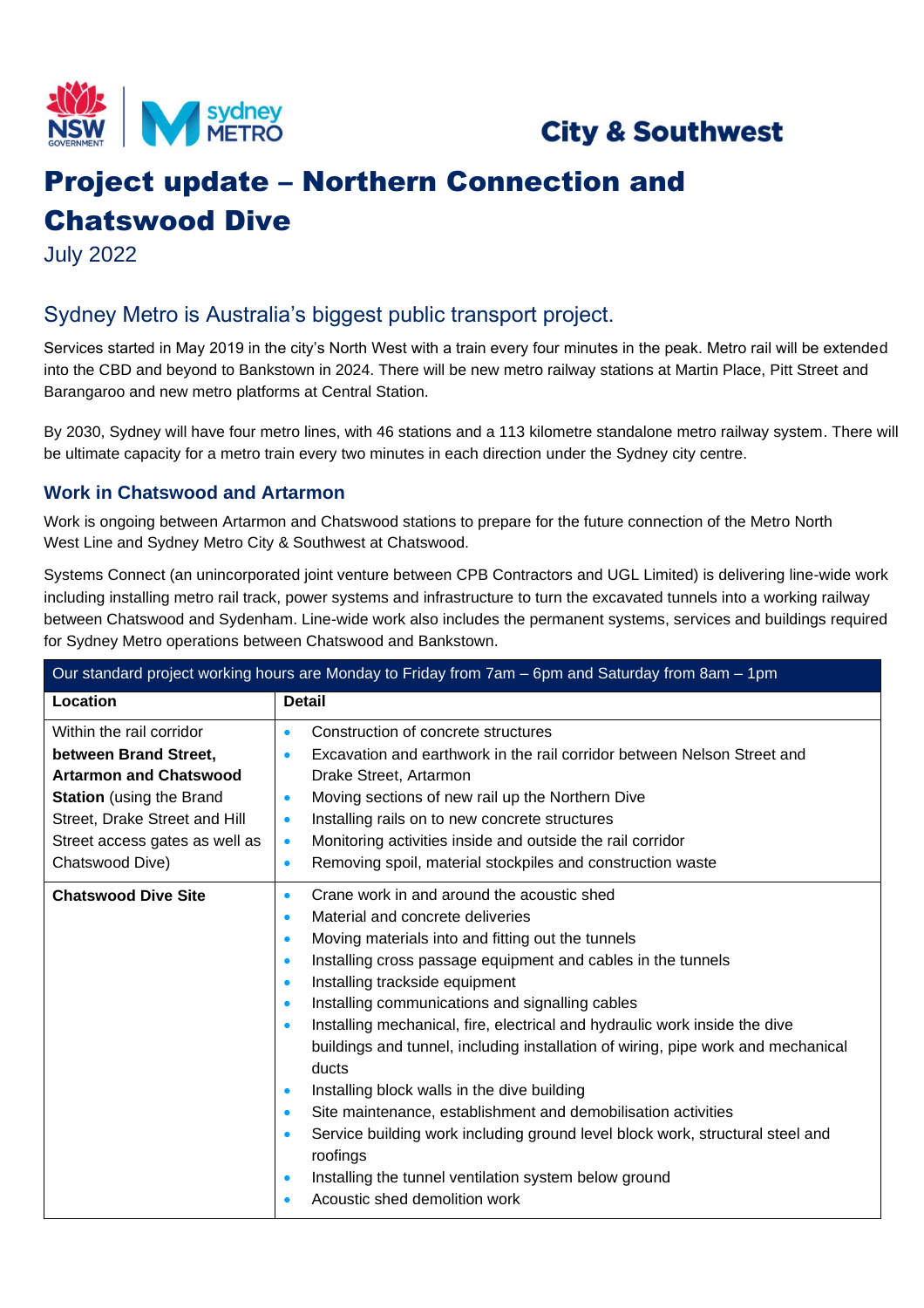| <b>Out-of-hours work (night)</b><br>Due to the nature of some activities and for the safety of workers, some work will occur outside standard construction<br>hours. |                                                                                                                                                                           |                                                                                                                                                                                                                                                                                                                                                                                                                                                                                                                                                                                                                                                                                                                                                                                                                                                                                                                                                                                                                                                 |  |
|----------------------------------------------------------------------------------------------------------------------------------------------------------------------|---------------------------------------------------------------------------------------------------------------------------------------------------------------------------|-------------------------------------------------------------------------------------------------------------------------------------------------------------------------------------------------------------------------------------------------------------------------------------------------------------------------------------------------------------------------------------------------------------------------------------------------------------------------------------------------------------------------------------------------------------------------------------------------------------------------------------------------------------------------------------------------------------------------------------------------------------------------------------------------------------------------------------------------------------------------------------------------------------------------------------------------------------------------------------------------------------------------------------------------|--|
| Date / time                                                                                                                                                          | Location                                                                                                                                                                  | <b>Detail</b>                                                                                                                                                                                                                                                                                                                                                                                                                                                                                                                                                                                                                                                                                                                                                                                                                                                                                                                                                                                                                                   |  |
| From 12am<br>Saturday 30 July to<br>2am Monday<br>1 August                                                                                                           | Within the rail corridor<br>between Brand Street,<br>Artarmon and Chatswood<br>Stations and also at the<br>Valetta Lane, Wilson Street<br>and Hill Street access<br>gates | Drainage construction<br>$\bullet$<br>Earthwork and spoil removal<br>$\bullet$<br>Construction of concrete structures<br>$\bullet$<br>Installation of overhead wire structures<br>$\bullet$<br>Installation of combined service routes and pulling cables<br>$\bullet$<br>within the rail corridor<br>Installation of fencing<br>$\bullet$                                                                                                                                                                                                                                                                                                                                                                                                                                                                                                                                                                                                                                                                                                      |  |
| 24/7 during July                                                                                                                                                     | <b>Chatswood Dive Site</b>                                                                                                                                                | Delivery of machinery and materials including concrete<br>$\bullet$<br>Workers accessing the tunnels<br>$\bullet$<br>Installation of temporary machinery and equipment<br>$\bullet$<br>Installing communications and signalling cables<br>$\bullet$<br>Installing cross passage equipment and cables in the<br>$\bullet$<br>tunnels<br>Installing trackside equipment<br>$\bullet$<br>Monitoring activities inside and outside the rail corridor<br>$\bullet$<br>Mechanical, electrical and hydraulic work inside the<br>$\bullet$<br>building and tunnel including installation of wiring and<br>pipe work<br>Crane work in the acoustic shed<br>$\bullet$<br>Services building work including ground level concrete<br>$\bullet$<br>slab work, block work, structural steel and installing the<br>tunnel ventilation system below ground<br>Acoustic shed demolition work above ground and<br>$\bullet$<br>installing communication cables inside the tunnel<br>(continuous work from 12am Saturday 30 July to 2am<br><b>Monday 1 August)</b> |  |

#### **What to expect**

- Equipment used will include but not limited to excavators (often with rock hammer attachments), skid-steer loaders, concrete trucks and pumps, mobile cranes, loaders, hi-rail vehicles, lighting towers, light and heavy vehicles, tippers, dump and delivery trucks, hand-held and electric tools, demolition saws, jack hammers, power drills and compaction equipment.
- **Some of this work will be noisy. Highly impacted residents will be notified separately.**
- The project team will take every step possible to minimise noise impacts. A range of mitigation measures are in place to meet the project's approval conditions and reduce noise, including noise barriers, using only the necessary equipment for each task, turning off equipment when not in use and equipping all machinery with non-tonal movement alarms.
- Some equipment will be transported outside of standard construction hours in line with Transport for NSW requirements for transporting oversized vehicles.
- Delivery trucks will exit the Chatswood Dive site via the intersection at Mowbray Road on to the Pacific Highway.
- Concrete pumping may be required from Hopetoun Avenue, Chatswood, during some of the remaining track possessions for the Northern Connection project.
- Access to the rail corridor, deliveries and spoil removal will be via the existing gates in Brand Street, Drake Street, Valetta Lane, Hopetoun Avenue, Lambs Road, Cleland Road, Hill Street and Mowbray Road compound.
- Access to buildings and driveways will be maintained at all times. Where temporary footpath or lane closures are required, signage and traffic control will be in place to assist pedestrians and motorists.
- Temporary fencing, barricades and access gates will be installed to provide a safe and secure site.